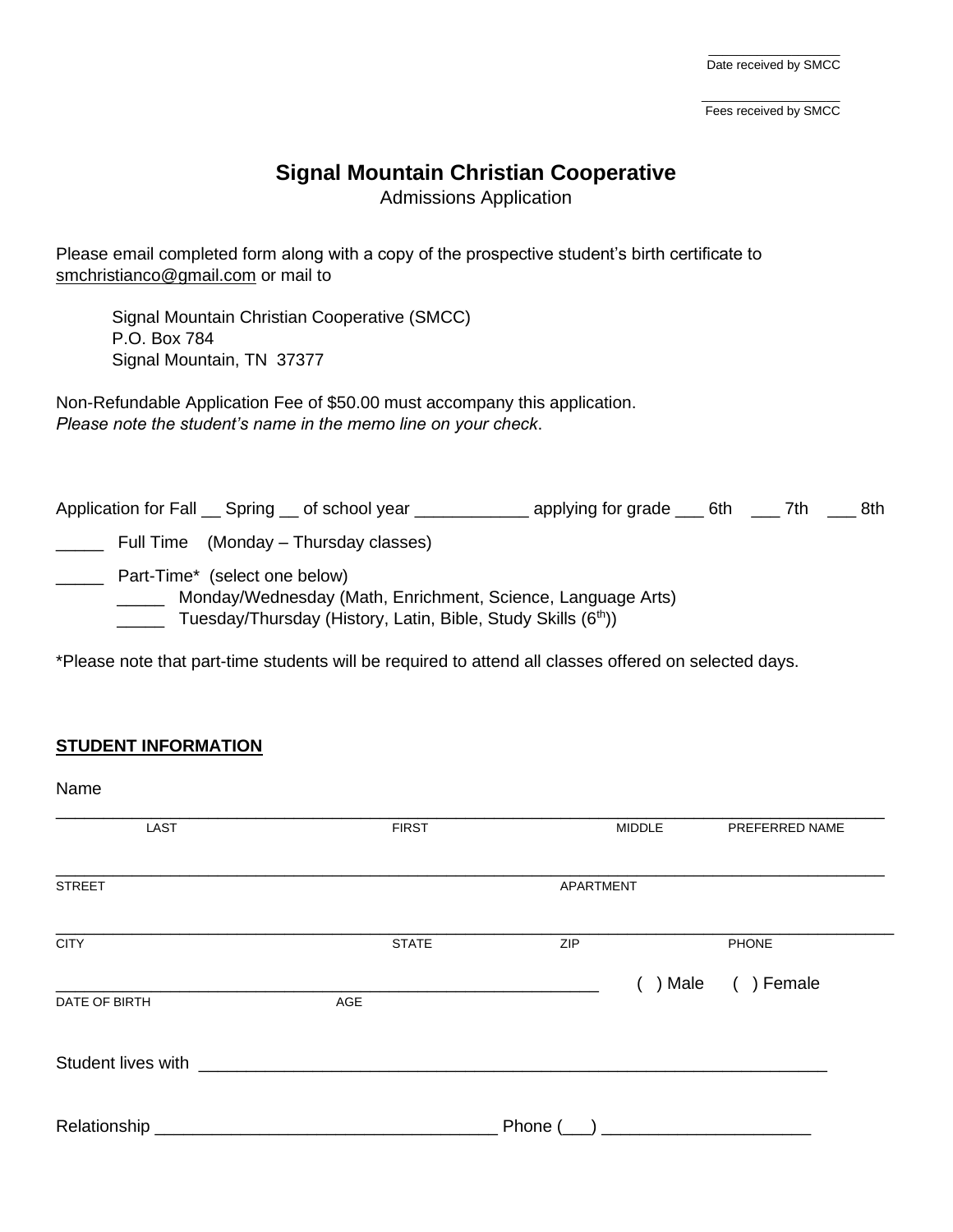# **FAMILY INFORMATION**

| Other children in the family:<br><b>NAME</b>                                  | DATE OF BIRTH | <b>GRADE</b> | <b>SCHOOL</b> |              |
|-------------------------------------------------------------------------------|---------------|--------------|---------------|--------------|
| <b>NAME</b>                                                                   | DATE OF BIRTH | <b>GRADE</b> | <b>SCHOOL</b> |              |
| <b>NAME</b>                                                                   | DATE OF BIRTH | GRADE        | <b>SCHOOL</b> |              |
| <b>CHURCH INFORMATION</b>                                                     |               |              |               |              |
|                                                                               |               |              |               |              |
| Member: ____ Yes ___ No                                                       |               |              |               |              |
| Please indicate your church involvement:                                      |               |              |               |              |
| ___ Active ____ Attend regularly ___ Attend occasionally _____ Attend rarely  |               |              |               |              |
| Does the student attend Sunday School? _______ Regularly _______ Occasionally |               |              |               | <b>Never</b> |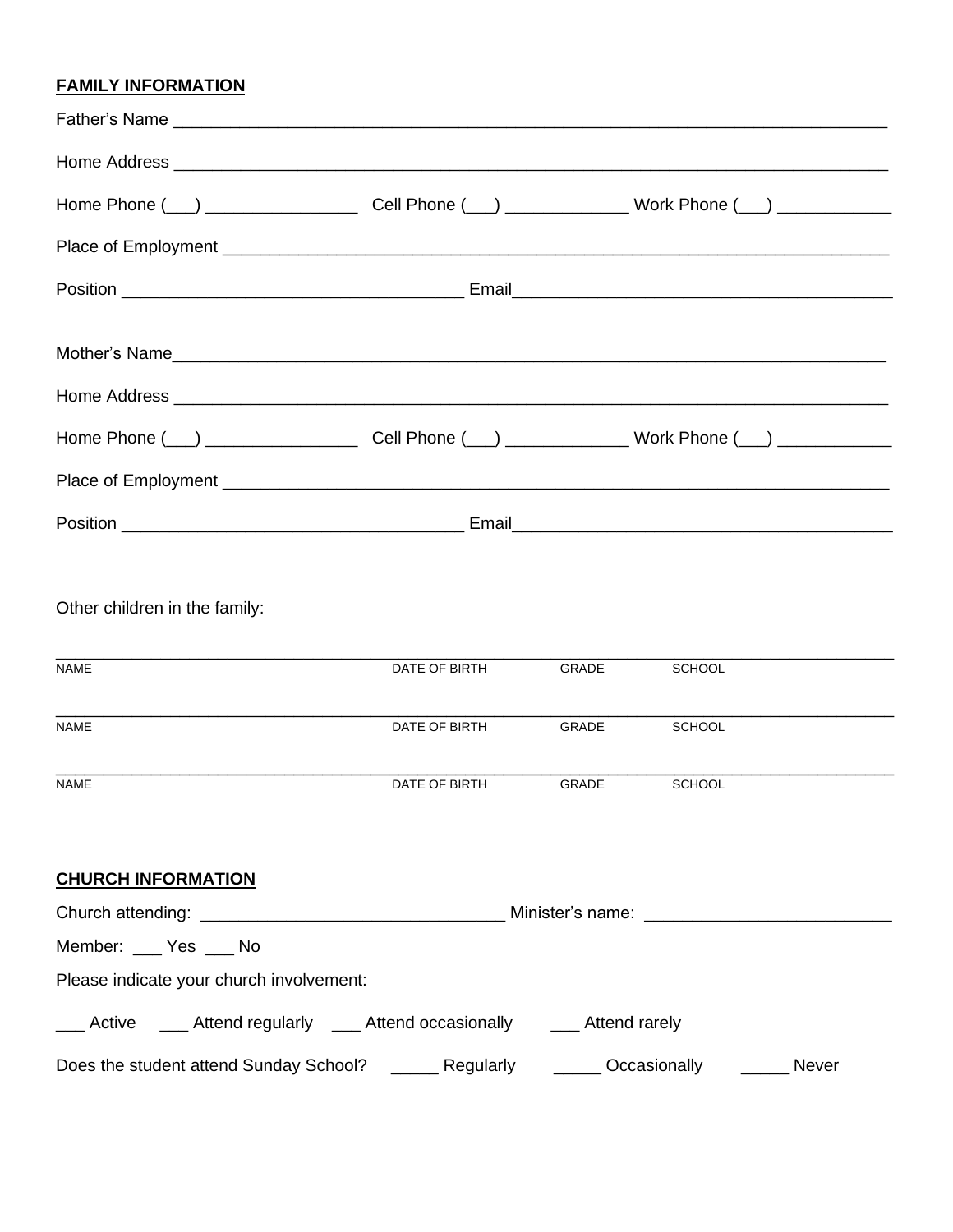# **EDUCATION INFORMATION**

| Note: Your signature on this application authorizes the SMCC Administrators to contact the student's teachers<br>for additional information if necessary. All students will be required to submit scores from standardized tests<br>taken within the last school year. For those students without test scores, SMCC can administer achievement<br>testing at the family's expense. |
|------------------------------------------------------------------------------------------------------------------------------------------------------------------------------------------------------------------------------------------------------------------------------------------------------------------------------------------------------------------------------------|
| Has the student ever had discipline problems at school? ______ Yes ______ No                                                                                                                                                                                                                                                                                                       |
|                                                                                                                                                                                                                                                                                                                                                                                    |
|                                                                                                                                                                                                                                                                                                                                                                                    |
| <b>Learning Issues:</b>                                                                                                                                                                                                                                                                                                                                                            |
| Has the student ever received, or is he/she currently receiving counseling due to a personal/psychological<br>problem or event?? If so, please explain so that we can better understand the student's needs.                                                                                                                                                                       |
| Has the student ever been tested for or diagnosed with ADD/ADHD, processing issues, or a learning disability<br>by a medical or educational professional, or received recommendations from a psychological assessment?                                                                                                                                                             |
|                                                                                                                                                                                                                                                                                                                                                                                    |
| If yes, SMCC must have a copy of the assessment. Will you provide the material? _____ Yes _____ No                                                                                                                                                                                                                                                                                 |
| Has the student ever had any childhood illness which might impair his/her learning or academic ability?                                                                                                                                                                                                                                                                            |
| $\frac{1}{\sqrt{1-\frac{1}{2}}}$ Yes $\frac{1}{\sqrt{1-\frac{1}{2}}}$ No                                                                                                                                                                                                                                                                                                           |
|                                                                                                                                                                                                                                                                                                                                                                                    |
|                                                                                                                                                                                                                                                                                                                                                                                    |

\_\_\_\_\_\_\_\_\_\_\_\_\_\_\_\_\_\_\_\_\_\_\_\_\_\_\_\_\_\_\_\_\_\_\_\_\_\_\_\_\_\_\_\_\_\_\_\_\_\_\_\_\_\_\_\_\_\_\_\_\_\_\_\_\_\_\_\_\_\_\_\_\_\_\_\_\_\_\_\_\_\_\_\_\_\_\_\_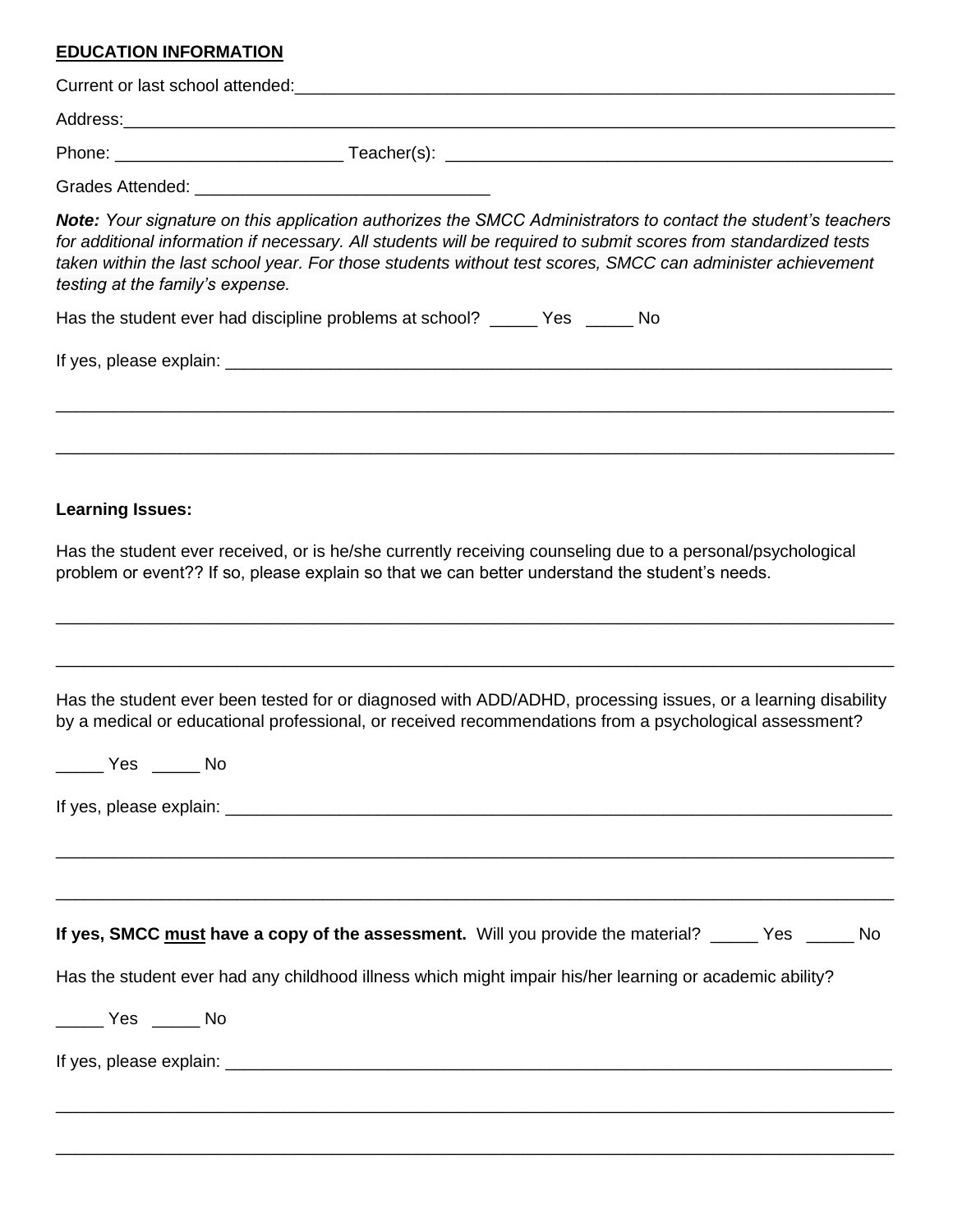|  |  |  |  | Tell us about your child's temperament, interests, health concerns, etc |  |
|--|--|--|--|-------------------------------------------------------------------------|--|
|--|--|--|--|-------------------------------------------------------------------------|--|

How did you hear about SMCC?

What is it about SMCC that appeals to you?

Why do you think SMCC will make a good choice for your child?

#### **REFERENCES**

Please list two Christian adults that know you and the students well.

| Name |  |
|------|--|
|      |  |
|      |  |